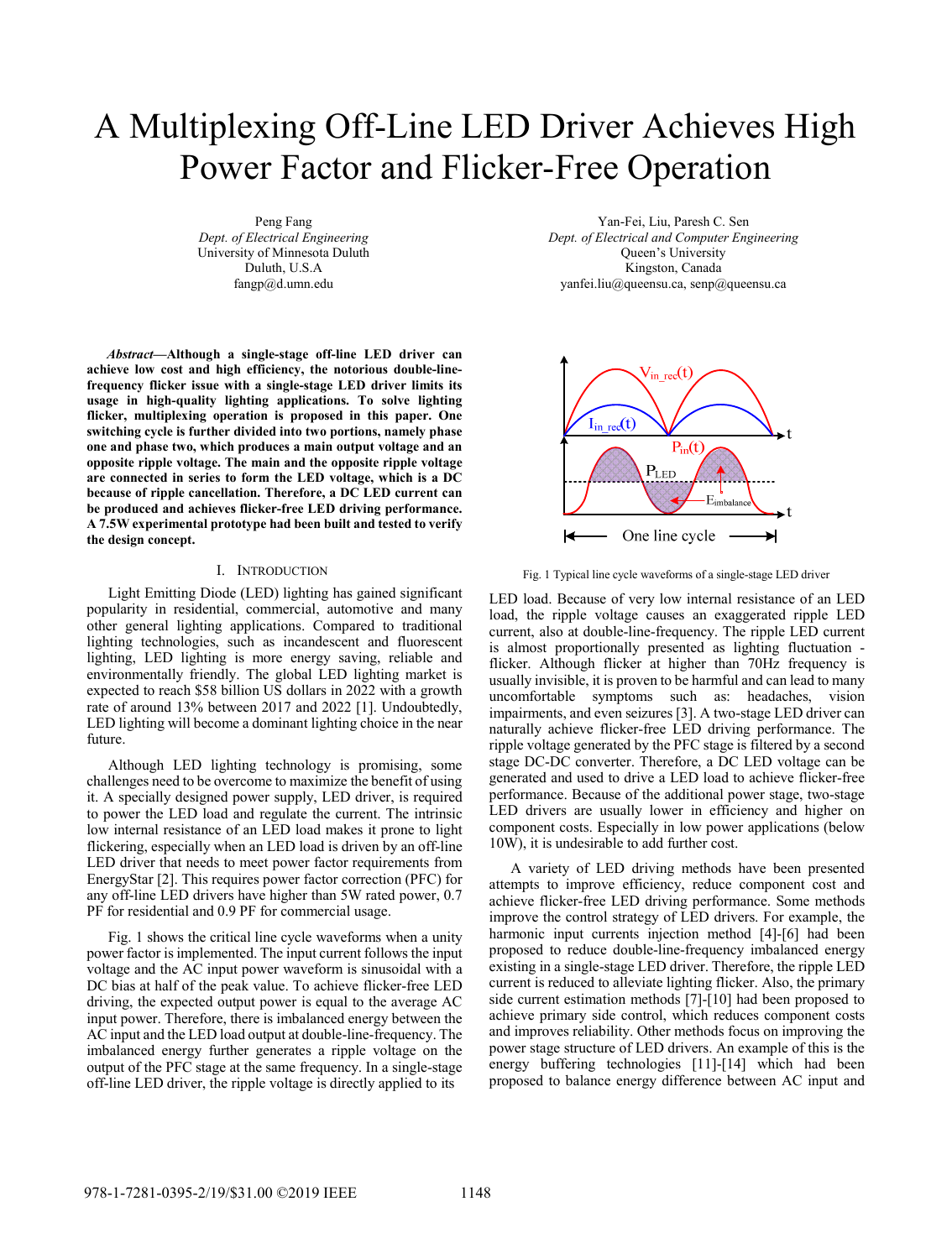LED output with a bi-directional DC-DC converter. Further, the two-stage integrated methods [15]-[19] had been proposed to share components between the first PFC stage and the second DC-DC stage, which can reduce component cost.



Fig. 2 Generic structure of ripple cancellation LED driver [20] – [25]

The concept of ripple cancellation LED drivers [20]-[25] is shown in Fig. 2. A main PFC is used to transfer energy from AC input to LED output and achieve power factor correction. A separate ripple cancellation converter is used to produce an opposite double-line-frequency ripple voltage. By connecting these two voltages in series, the main ripple voltage is canceled by the opposite ripple voltage and a DC LED voltage is produced to achieve flicker-free LED driving performance. An energy channeling LED driver, which is also based on the concept of ripple cancellation, was proposed in [25]. It can achieve flicker-free operation while maintaining a low component cost. The drawbacks of this design include undesired AC input current zero-crossing distortion as well as limited input voltage range. It is difficult to optimize operation under both the high and the low line inputs with one set of design parameters. A multiplexing energy channeling (MEC) LED driver is a new method proposed in this paper. Under this operation, the AC

input current zero-crossing distortion is eliminated, and the design can work under an extensive input voltage range.



Fig. 3 Circuit implementation of the proposed multiplexing energy channeling LED driver based on Buck-Boost topology.

The remaining of this paper is organized as follows. Section II discusses the concept and operating principle of the MEC LED driver; Section III discusses the control strategy of the LED driver; The experimental result of the designed prototype is presented in section IV followed by the conclusion in section V.

# II. OPERATING PRINCIPLES

Fig. 3 shows a Buck-Boost topology-based implementation of the proposed MEC LED driver. The same concept can be implemented with other current-fed topologies, such as Flyback, and Boost. Compared to a conventional Buck-Boost LED driver, the proposed MEC LED driver contains an additional ripple cancellation unit (RCU), which is highlighted in red dash box. The RCU is active during the phase two operation, through which an opposite ripple voltage is produced. There is an additional diode,  $D_3$ , to ensure unidirectional current flow which



Fig. 4. One switching cycle operation of the proposed multiplexing energy channeling LED driver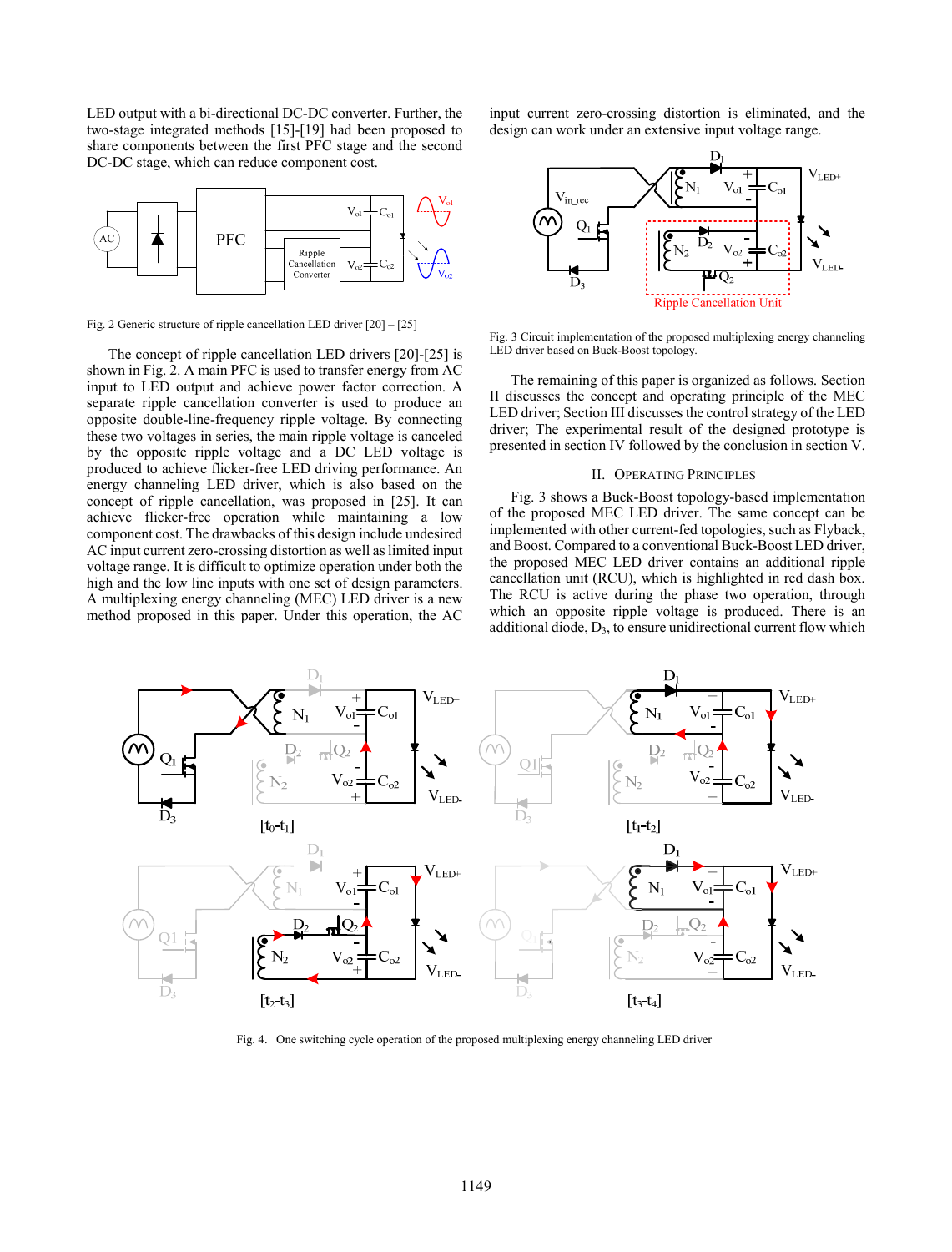will be explained in the later part of this section. It will also be explained that the  $D_2$ ,  $Q_2$  and  $D_3$  have very low voltage stresses (around 20V) and can be implemented with low voltage rating devices to maintain an overall low cost. It should be noted in Fig. 2. that the output  $V_{02}$  is negative, which is indicated with the top plate of  $C_{02}$  being negative and the bottom plate of  $C_{02}$ being positive. The switching operation of the proposed LED driver is shown in Fig. 4. and the key switching waveforms are shown in Fig. 5. The detailed switching operation in each time interval will be discussed as follows.



Fig. 5. Key switching waveforms of the proposed multiplexing energy channelling LED driver.

#### *A. Time Interval [t0-t1]*

A switching cycle starts at time t<sub>0</sub> when the MOSFET  $Q_1$  is turned on. The inductor is charged by the rectified AC input. The switching current in winding  $N_1$  starts rising from zero and increases linearly with the turn on time. It peaks at time t1 right before  $Q_1$  is turned off. The switching current in MOSFET  $Q_1$  at time  $t_1$ ,  $I_{Q1_t}$ , can be expressed as:

$$
I_{Q_{1\_t_1}} = \frac{V_{in\_rec} \times (t_1 - t_0)}{L_{N1}}
$$
 (1)

In  $(1)$ ,  $L_{N1}$  represents the inductance of the winding  $N_1$ . The averaged current drawn from AC input during phase one operation, I<sub>in\_avg</sub>, can be expressed as:

$$
I_{in\_avg} = \frac{I_{Q1\_t_1} \times (t_1 - t_0)}{2T_s}
$$
 (2)

Further combining (1) and (2) yields:

$$
I_{in\_avg} = \frac{V_{in} \times (t_1 - t_0)^2}{2 \times T_s \times L_{N1}}
$$
 (3)

As both the terms  $(t_1-t_0)$  and  $T_s$  are constant in a half line cycle,  $I_{in\text{avg}}$  is therefore proportional to the input voltage and power factor correction is performed.

The diode  $D_1$  is reverse biased and the voltage stress on  $D_1$ during this time interval can be expressed as:

$$
V_{D_1[t_0 - t_1]} = V_{o1} + V_{in\_rec}
$$
 (4)

The voltage across the winding  $N_2$  can be expressed as:

$$
V_{N_2[t_0 - t_1]} = V_{in\_rec} \times \frac{N_2}{N_1}
$$
 (5)

If the voltage on winding  $N_2$  is higher than the  $|V_{o2}|$ , the diode  $D_2$  is reverse biased while the body diode of  $Q_2$  is forward biased. Vice versa, if the voltage on winding  $N_2$  is lower than  $|V_{o2}|$ , the diode  $D_2$  is forward biased while the body diode of  $Q_2$ is reverse biased. Therefore, the voltage stress on  $D_2$  and  $Q_2$  can be expressed as:

$$
V_{D2[t_0 - t_1]} = \max \left\{ V_{in\_rec} \times \frac{N_2}{N_1} - |V_{o2}|, 0 \right\}
$$
 (6)

$$
V_{Q_2 = ds[t_0 - t_1]} = \max \left\{ |V_{o2}| - V_{in\_rec} \times \frac{N_2}{N_1}, 0 \right\}
$$
 (7)

Since both  $V_{in}$  and the output  $V_{o2}$  are not constant in a half line cycle, the polarity of the diode  $D_2$  and the body diode of  $Q_2$ during  $[t_0-t_1]$  change in a half line cycle. It is also shown in Fig. 5 with dotted lines that the voltage  $V_{D2}$  and  $V_{Q2_d}$ <sub>ds</sub> have two possible scenarios.

# *B. Time Interval [t1-t2]*

As the MOSFET  $Q_1$  is turned off at time  $t_1$ , the magnetic current is forced to conduct in diode  $D_1$ . The voltage across the winding  $N_1$  is clamped to be the same as the output  $V_{01}$  (ignore the forward voltage drop of diode  $D_1$ ). The diode  $D_3$  is forward biased while the voltage on the MOSFET  $Q_1$  is the sum of input voltage and output voltage  $V<sub>ol</sub>$ , and can be expressed as:

$$
V_{Q_{1}{}_{-}ds[t_{1}-t_{2}]} = V_{in_{-}rec} + V_{o1}
$$
 (8)

During this time interval, the energy stored in the inductor is transferred to the output  $V_{ol}$ . The magnetic current in winding  $N_1$  starts decreasing at time  $t_1$  and becomes zero at time  $t_2$ , which ends the phase one operation. The diode  $D_2$  is forward biased while the body diode of  $Q_2$  is reverse biased during this time interval. The voltage across the drain to source terminals of  $Q_2$ can be expressed as:

$$
V_{Q_2 \_ds[t_1 - t_2]} = V_{N_2[t_1 - t_2]} + |V_{o2}| = V_{o1} \times \frac{N_2}{N_1} + |V_{o2}| \tag{9}
$$

# *C. Time Interval [t2-t3]*

The phase two operation starts at time  $t_2$  when the MOSFET  $Q_2$  is turned on and the switching current in winding  $N_2$  starts increasing from zero. The switching current in  $O_2$  and  $D_2$  peaks at time t<sub>3</sub> right before  $O_2$  is turned off and can be expressed as: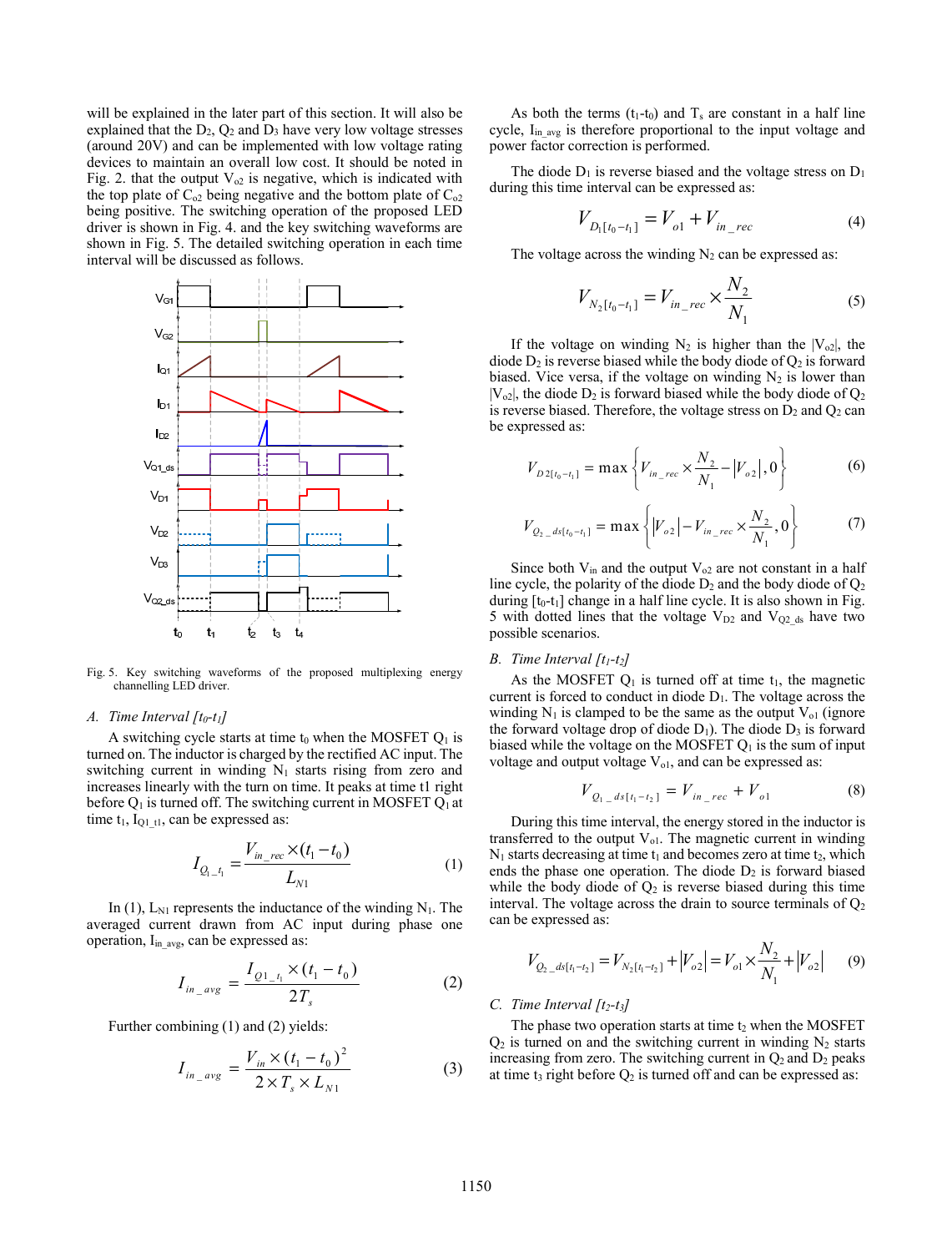$$
I_{Q_2_{1}} = I_{D_2_{1}} = \frac{|V_{o2}| \times (t_3 - t_2)}{L_{N2}}
$$
 (10)

Where in  $(10)$ ,  $L_{N2}$  represents the inductance of the winding  $N_2$ . Since  $V_{\alpha^2}$  is negative, the dot end of the winding  $N_1$  has lower potential. Therefore, the diode  $D_1$  is reverse biased and the voltage across it can be expressed as:

$$
V_{D_3[t_2-t_3]} = \max \left\{ |V_{o2}| \times \frac{N_2}{N_1} - V_{in\_rec}, 0 \right\}
$$
 (11)

$$
V_{Q_{1}\_ds[t_2-t_3]} = \max \left\{ V_{in\_rec} - \left| V_{o2} \right| \times \frac{N_2}{N_1}, 0 \right\}
$$
 (12)

As also indicated in Fig. 5 with a dotted line, the voltage  $V_{D3}$ and the voltage  $V_{Q1_d}$  as have two possible scenarios during this time interval.

#### *D. Time Interval [t3-t4]*

After  $Q_2$  is turned off at time  $t_3$ , the magnetic current commutes from winding  $N_2$  to winding  $N_1$ . The voltage on the winding  $N_2$  is clamped at voltage  $V_{ol}$ . The inductor releases stored energy back to the output  $V_{01}$  and the current in  $D_1$ decreases. The voltage across each component is the same as in the time interval  $[t_1-t_2]$ . The peak current in the output diode  $D_1$ can be expressed as:

$$
I_{D_{1t_3}} = \frac{N_2}{N_1} \times I_{Q_{2t_3}} = \frac{N_2}{N_1} \times \frac{|V_{o2}| \times (t_3 - t_2)}{L_{N2}}
$$
  
= 
$$
\frac{|V_{o2}| \times (t_3 - t_2)}{L_{N1}} \times (\frac{N_1}{N_2})
$$
(13)

This interval ends at  $t_4$  when the current in  $D_1$  drops to zero.

## *E. Time Interval [t4-t5]*

This is a small time interval needed to maintain discontinuous current mode (DCM) operation. No active switching operation occurs in this time interval.

#### III. CONTROL STRATEGY

Fig. 6 shows the control diagram of the proposed MEC LED driver. Two control loops are needed for the LED driver, namely the LED current feedback loop and the output  $V_{02}$  voltage loop. A constant in a half line cycle. Therefore, the on time of  $Q_1$ during phase one operation,  $(t_1-t_0)$ , is a constant and the phase one input current automatically follows the input voltage to perform the power factor correction. When the sensed input current is not equal to the LED current reference,  $V_{\text{ctrl}}$  will be changed automatically by the feedback loop. Therefore,  $(t_1-t_0)$ and the RMS input current will change. The change with RMS input current changes the input power and the output voltage Vo1. Vo1 will settle where it can produces the exact LED current required by its reference. It should be noted that the average voltage of  $V<sub>o2</sub>$  is a constant in the design, and it is not a part of the LED current regulation loop. To achieve ripple cancellation, the output voltage  $V<sub>ol</sub>$  is sensed by the low-frequency sensing (LFS) circuit to extract the double-line-frequency ripple voltage. With proper conditioning, the sensed ripple voltage becomes the reference voltage of  $V_{o2}$ ,  $V_{o2_{ref}}$ . The output voltage  $V_{o2}$  is sensed and compared with its reference.



Fig. 6 Control diagram of the proposed multiplexing energy channeling LED driver



Fig. 7 Gate driving generating scheme of the multiplexing energy channelling LED driver

The compensated error voltage  $V_{ctrl2}$  is compared with the same saw tooth signal to produce the gate driving signal of  $Q_2$  during the phase two operation. With a well-designed regulation loop, the output  $V_{02}$  will tightly follow the reference voltage and produce an opposite ripple voltage to cancel the ripple from  $V_{01}$ .

# IV. EXPERIMENTAL VERIFICATION

To verify the proposed MEC LED driver, a 7.5W experimental prototype was built and tested. Table 1 shows the design specifications and the circuit parameters of the experimental prototype.

TABLE 1 DESIGN SPECIFICATIONS AND CIRCUIT PARAMETERS

| <b>Design Specification</b> |                       |
|-----------------------------|-----------------------|
| Input Voltage               | $89V$ rms $-132V$ rms |
| ⊄LED                        | $\sim$ 50V            |
| li en                       | 0.15A                 |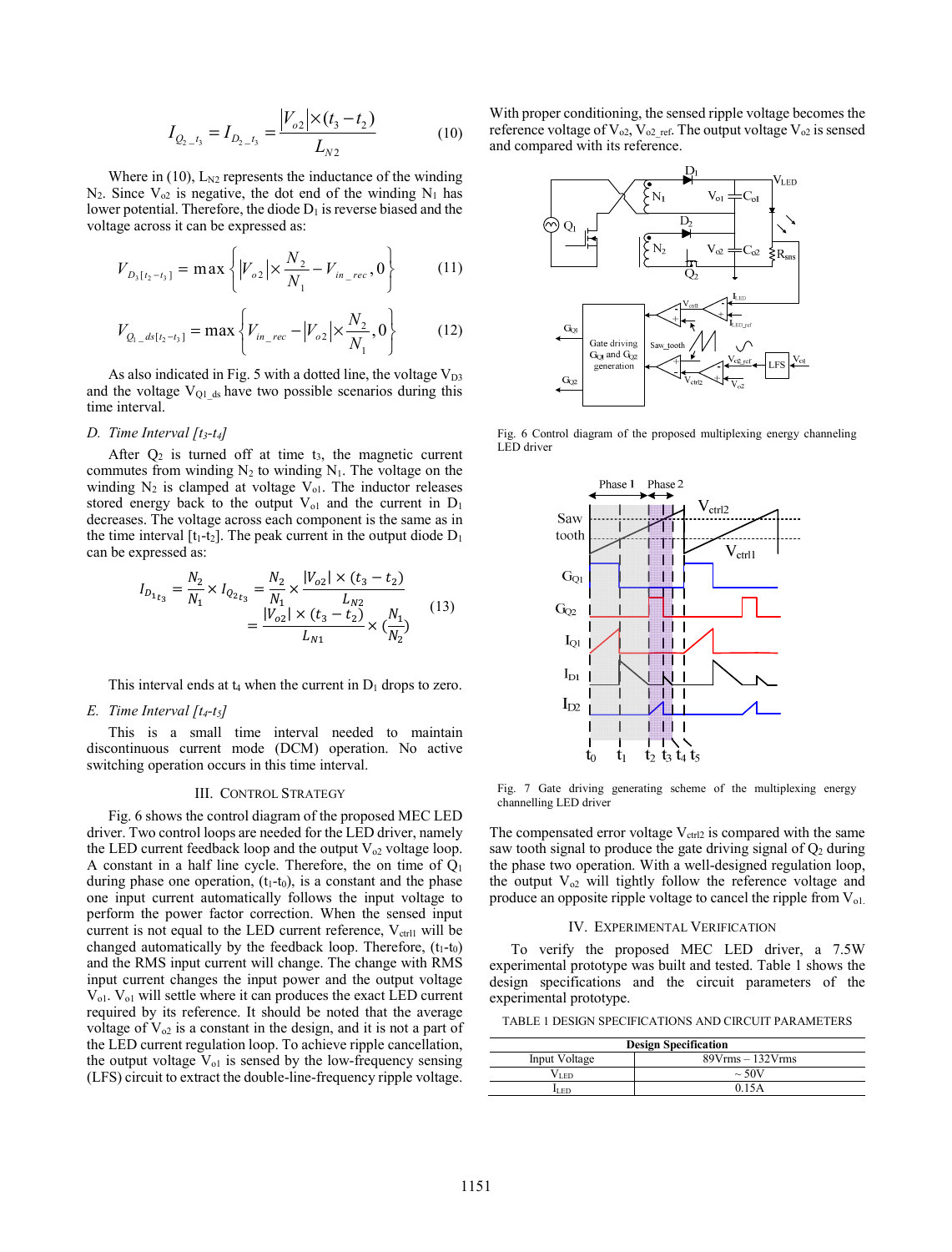| <b>Circuit Parameter</b>           |                                                       |
|------------------------------------|-------------------------------------------------------|
| Coupled inductor                   | $N_1$ : $N_2 = 8$ :1, $L_{N1} = 1.25$ mH<br>EE16 core |
| Main MOSFET O <sub>1</sub>         | 2SK2803 (450V 3A)                                     |
| Main output diode $D_1$            | LOA06T300 (300V 6A)                                   |
| MOSFET O                           | ZXMN4A06GTA (40V 5A)                                  |
| Output diode $D_2$                 | MBRS340T3G (40V 4A)                                   |
| Block diode D <sub>3</sub>         | MBRS340T3G (40V 4A)                                   |
| Output capacitor $C_{ol}$          | EKZN101ELL151MJ25S (150uF, 100V)                      |
| Output capacitor $C_{02}$          | CL21A226KOQNNNE (22µF, 16V)                           |
| Controller                         | PIC16F1578-I/SS                                       |
| Switching frequency f <sub>s</sub> | 20kHz                                                 |

Fig. 8 shows the key ripple cancellation waveforms of the proposed MEC LED driver. There is a 3Vpk-pk 120Hz ripple voltage generated at the output Vo1. An opposite ripple voltage is generated at the output  $V<sub>o2</sub>$ . Because of ripple cancellation between  $V_{ol}$  and  $V_{ol}$ , the overall LED voltage has a much smaller ripple than that of  $V<sub>ol</sub>$ . The 120Hz ripple current is measured to be 25mA peak to peak, which means 12.5mA peak and is 8.3% of the average 150mA LED current.



Fig. 8 Ripple cancellation waveforms of the MEC LED driver



Fig. 9 Critical switching waveforms show gating time and switching currents

Fig. 9 shows the gate driving and the switching current waveforms. A switching cycle starts at time  $t_0$  when the MOSFET  $Q_1$  is turned on. The magnetic current in winding  $N_1$  (and  $Q_1$ ) starts rising from zero. The magnetic current peaks at  $t_1$  when  $Q_1$  is turned off and continues flowing in  $D_1$ . The magnetic current drops to zero at time  $t_2$ , which ends the phase one operation. The MOSFET  $Q_2$  is turned on at  $t_2$  and the magnetic current in winding  $N_2$  (and  $Q_2/D_2$ ) starts increasing from zero. The current peaks at  $t_3$  when  $Q_2$  is turned off. The magnetic current then commutes from winding  $N_2$  to winding  $N_1$  and continues its flow in diode  $D_1$ .

A small bump on the switching current waveform of  $N_1$ represents the current in diode  $D_1$  after  $Q_2$  is turned off. The magnetic current in winding  $N_1$  drops to zero at time  $t_4$ , which ends the phase two operation.



Fig. 10 Components voltage stresses under 110Vrms input, 50V LED voltage output

Fig. 10 shows the voltage stresses of the power components under 110Vrms input and 50V LED output. The maximum voltage stress across the drain and source of  $Q_1$  is around 205V under 110Vrms input. The voltage between the anode terminal of  $D_2$  and the source terminal of  $Q_2$ ,  $V_{(D2)A-Q2-S}$ , is measured. The upper boundary of the waveform represents the voltage stresses of the body diode of  $Q_2$  as  $D_2$  is currently forward biased. Therefore, the maximum voltage across the drain to source of  $Q_2$  is around 20V. The lower boundary of the waveform represents the voltage stresses on the diode  $D_2$  since the body diode of  $Q_2$  is forward biased. The maximum voltage stress on  $D_2$  is around 18V. The voltage stresses of  $Q_2$  and  $D_2$ are quite small and low voltage rating devices can be used.

Fig. 11 shows the efficiency comparison between the proposed MEC LED driver and a conventional Buck-Boost LED driver. The efficiency of the proposed LED driver is approximately 2% below the efficiency of a conventional Buck-Boost LED driver, which is a small price to pay when achieving flicker-free LED driving and a significant reduction on storage capacitor  $C_{01}$ .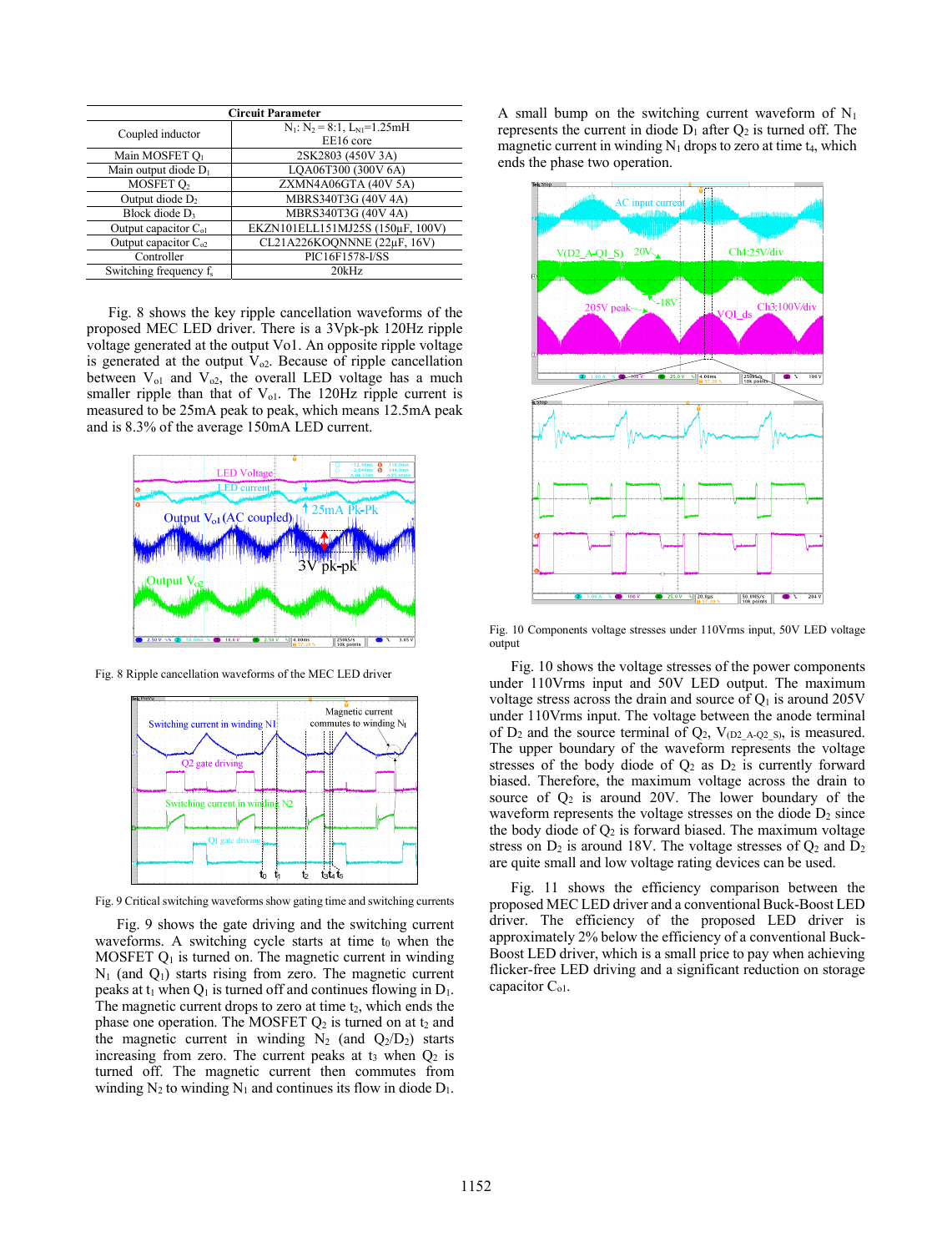

Fig. 11 Efficiency comparison between the proposed MRC LED driver and a conventional Buck-Boost LED driver under full load condition



Fig. 12 Power Factor Correction performance of the proposed multiplexing energy channeling LED driver

Fig. 12 shows the power factor correction performance of the proposed MEC LED driver. Around 0.95PF has been achieved under full load condition.



Fig. 13 AC input harmonic current measurement

Fig. 13 shows the AC input harmonic currents of the proposed multiplexing energy channeling LED driver. All orders of harmonic content stay far below the IEC-61000-3-2 limit.

Fig. 14 shows the photo of the experimental prototype.



Fig. 14 7.5W multiplexing energy channeling LED Driver experimental prototype

# V. CONCLUSION

A MRC LED driver has been proposed in this paper to achieve flicker-free LED driving performance with reduced storage capacitor and high power factor correction. The power circuit operates in a time multiplexing manner, which achieves power delivery and ripple cancellation in two different time periods of one switching cycle. Compared to previous ripple cancellation LED drivers, the new design eliminates the need of using a separate ripple cancellation converter to achieve flickerfree LED driving performance , which further reduces cost and will be preferred in low power, cost sensitive, applications. A 7.5W experimental prototype had been built and tested to verify the operation of the LED driver. The experimental prototype achieves 0.95PF, 8% of double-line-frequency ripple LED current performance while it is only 2% lower efficiency than a conventional Buck-Boost LED driver. Overall, the experimental results are very promising and highly agree with the analysis.

# **REFERENCES**

[1] LED Lighting Market by Installation Type (New Installation and Retrofit Installation), End-Use Application (Indoor Lighting and Outdoor Lighting), Product Type (Lamps and Luminaires), and Geography - Global Forecast to 2022 . (2017, January). Retrieved June 20, 2017, from http://www.marketsandmarkets.com/Market-Reports/led-lightingmarket-

201130554.html?gclid=EAIaIQobChMIjs\_0uu3N1AIVgrfACh2J2wJnE AAYASAAEgKXBfD\_BwE

- [2] ENERGY STAR Program Requirements for Solid State Lighting Luminaires, Version 1.1 , December 19, 2008.
- [3] B. Lehman, A.J. Wilkins, "Designing to Mitigate Effects of Flicker in LED Lighting: Reducing risks to health and safety," in IEEE Power Electronics Magazine, Vol 1, No 3, September 2014. pp. 18-26.
- [4] X.B. Ruan, B.B. Wang, K. Yao and S. Wang, "Optimum Injected Current Harmonics to Minimize Peak-to-Average Ratio of LED Current for Electrolytic Capacitor Less AC–DC Drivers" in IEEE Transactions on Power Electronics, Vol. 26, No. 7, pp.1820-1825, July 2011.
- [5] B.B. Wang, X.B. Ruan, K. Yao and M. Xu, "A Method of Reducing the Peak-to-Average Ratio of LED Current for Electrolytic Capacitor-Less AC–DC Drivers," in IEEE Transactions on Power Electronics, Vol. 25, No. 3, pp.592-601, March 2010.
- [6] D. G. Lamar, J. Sebastian, M. Arias and A. Fernandez, "On the Limit of the Output Capacitor Reduction in Power-Factor Correctors by Distorting the Line Input Current," in IEEE Transactions on Power Electronics, Vol. 27, No. 3, pp. 1168-1176, March 2012.
- Y.C. Li and C.L. Chen, "A Novel Primary-Side Regulation Scheme for Single-Stage High-Power-Factor AC–DC LED Driving Circuit," in IEEE Transactions on Industrial Electronics, Vol. 60, No. 11, pp.4978-4986, November 2013.
- [8] X.G. Xie, J. Wang, C. Zhao, Q. Lu and S.R. Liu, "A Novel Output Current Estimation and Regulation Circuit for Primary Side Controlled High